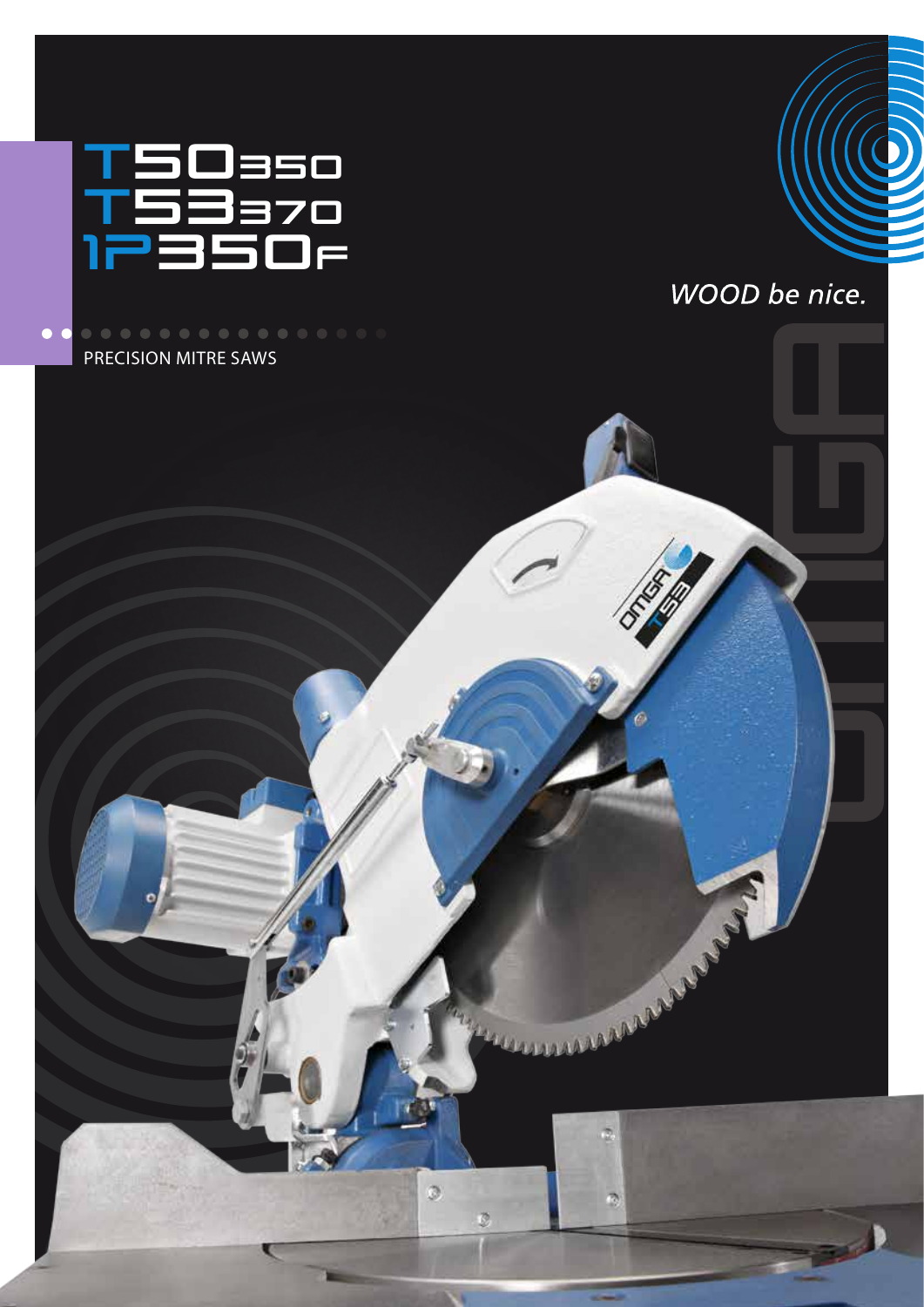

## MITRE SAWS



ong<sub>R</sub>

Stand **Dust collecting cabinet** 



1P350f

T50 350 - 1P350F

T53 370

45°

**SA** 

90°

90°

90°

90°

T50350



 $\overline{\bullet}$ 

 $GMSH$ 

Pneumatic horizontal clamp (**T50 - T 53**) Pneumatic clamp (**1P 350F)** Oil-pneumatic feed of head (T50 - T 53) Pneumatic vertical clamp (**T50 - T 53**)





Set of scaled tables Support to join scaled tables to cabinet Nylon flip-over stop Plexi flip-over stop

Double horizontal clamps: 45° mechanical with foot-pedal 45° pneumatic with foot-pedal 90° pneumatic with lever (**T50 - T 53**)

The **T 50 350** precision mitre saw features OMGA's durable cast-iron construction and includes a rotating table and selfcentering locking system for 90°, 45°,30°, 22.5°, 30°, 15°and 10°for both right and left cuts. It has a manual locking device for all intermediate angles.

The **T 53 370** precision mitre saw features OMGA's strong castiron construction in a belt-drive model. The head can be tilted up to 45° on its vertical axis to perform compound angle cuts at any possible angle between 0º and 30º.

The **1P350F** is the perfect compromise for accuracy, toughness and maneuverability. Positive stops at 45, 30, 22 1/2 and 15 degrees on both sides of the rotation. A manual locking device for all the intermediate angles provides a great flexibility to this unit. The belt driven transmission and a powerful 4 HP induction motor make of the 1P 350 F the ideal tool for heavy duty industrial usage (HM saw blade included).

All models can be equipped with popular OMGA accessories.

Manual clamp **(1P 350F)**